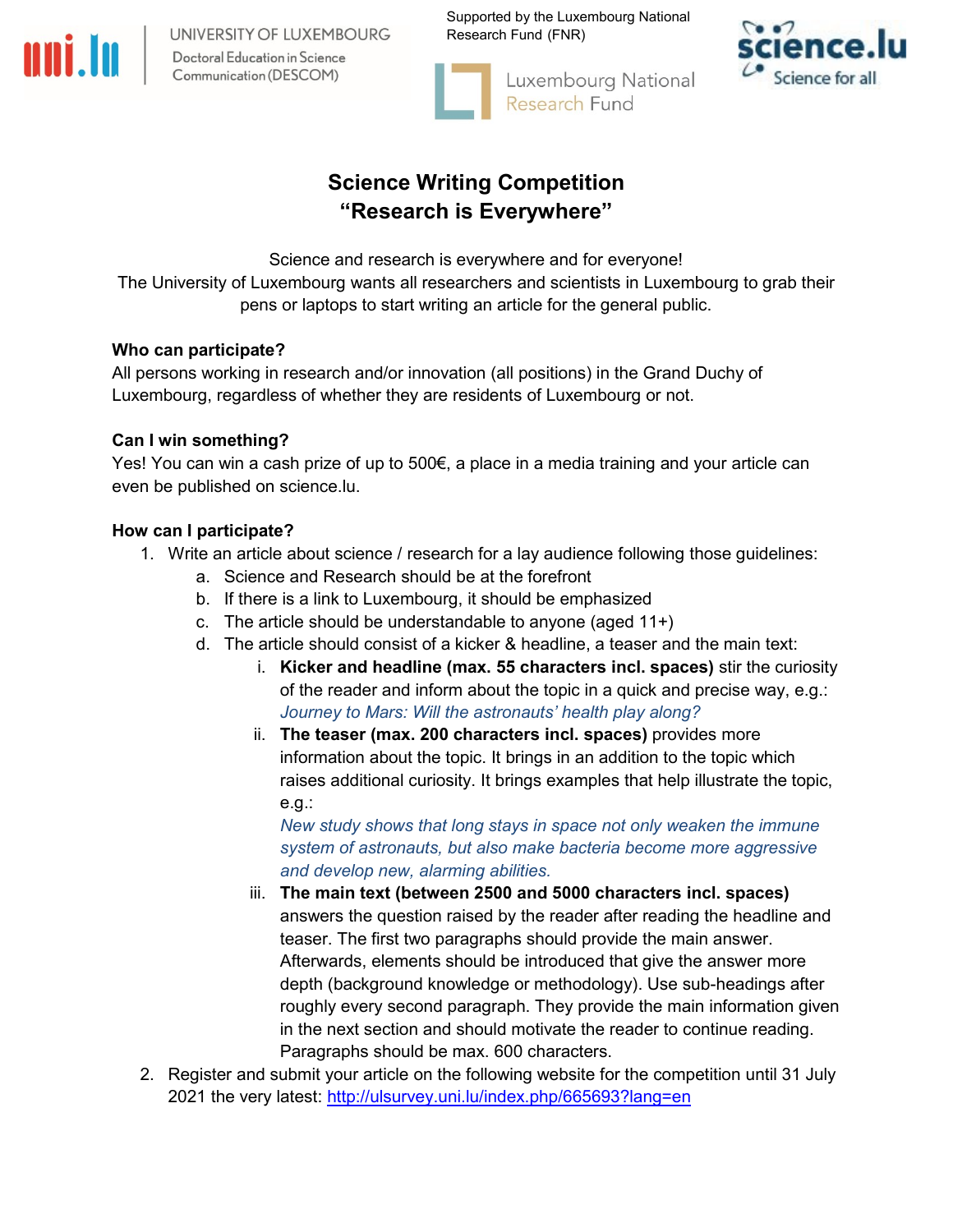# **Science Writing Competition - Terms and Conditions**

- 1. By entering the Science Writing Competition (the "Event"), the participants agree to be bound automatically by these Terms and Conditions ("The Terms").
- 2. The participation to the Event is free and does not require from participants any purchase obligation.
- 3. The Event is organized and operated by the University of Luxembourg, having its registered office at, and registered with the Trade and Companies Register of Luxembourg under number J20 (the "Organizer"). It is supported by the Luxembourg National Research Fund (FNR) and carried out in cooperation with science.lu.
- 4. The Event is being held on the Organizer's website (https://descom.uni.lu).
- 5. The Organizer reserves the right to cancel or amend the Event, or these Terms at any time without prior notice.
- 6. In the event of any dispute regarding conduct, results and all other matters relating to the Event, the decision of the organizers will be final and no correspondence or discussion shall be entered into.

# **Section 1 – Participation Rules and Registration for the Event**

1. To be eligible to participate in the Event, participants must complete the registration process and submit their article on the following website: <http://ulsurvey.uni.lu/index.php/665693?lang=en>

2. Entries are open to individuals aged 18 and over working in research and/or innovation (all positions) in the Grand Duchy of Luxembourg, regardless of whether they are residents of Luxembourg or not.

3. Participants from all countries are eligible to participate.

4. By registering to the Event, you hereby warrant that all information submitted by you is true, current and complete.

5. We assume that by using our site and entering the Event (and you warrant that) you have legal capacity to enter the Event and agree to the Terms (i.e. that you are of sufficient age and mental capacity and are entitled to be legally bound in contract).

6. We reserve the right to disqualify any Participant if we have reasonable grounds to believe the Participant, as entrant to the Event, has significantly breached any of these terms and conditions.

7. We reserve the right to freely choose the members of the Jury. The decisions of the Jury cannot be contested.

8. There is no fee payable to you in respect of your involvement in the Event. There is no purchase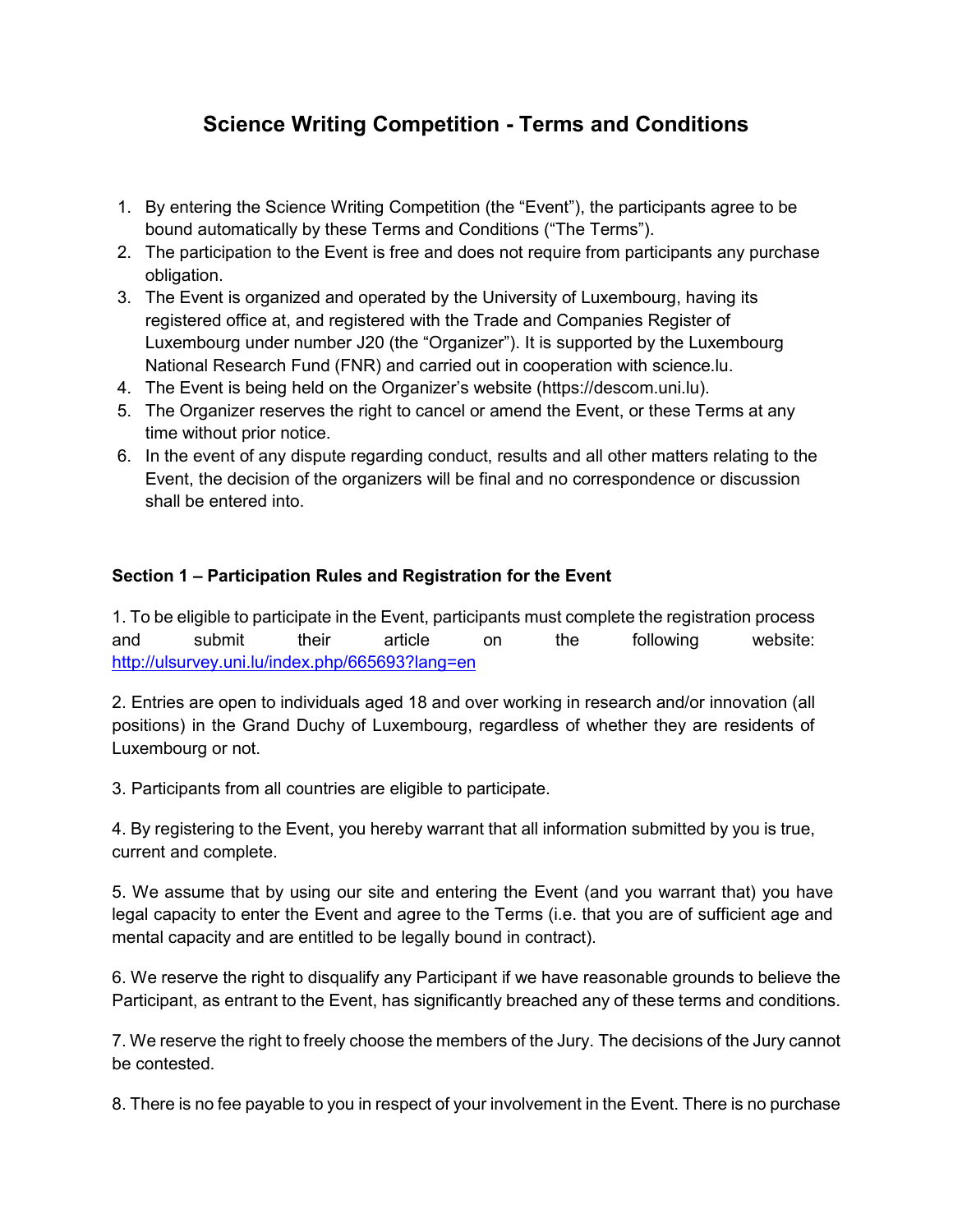requirement to enter the Event.

10. Participants agree that their article may be published on the Organizer's website, or on the website science.lu for the purpose of the Event.

11. Participants agree that their name will be published next to their article.

### **Section 2 - Event Rules**

The purpose of this Event is to invite participants to try out their science communication, storytelling and writing skills.

All-natural persons (defined above) are eligible to enter the writing competition, on condition that:

1) They complete the registration process and submit their article

2) They provide accurate and correct information on their identity and occupation

3) They read and approve the competition Rules

4) They read and respect the competition guidelines for the format of the article (see above)

5) Only one entry per person is allowed

Failure to comply with one of the seven eligibility criteria will result in disqualification from the competition. The organizer is under no obligation to provide justification for disqualification.

Any entries made contrary to the provisions of these Rules will be declared invalid. Any entrant suspected of fraud may be disqualified from the contest, without any obligation on the organizer to justify the decision. Any incomplete, false or illegible entries, whether intentional or not, or entries in any form other than the form specified herein will be deemed invalid. Multiple entries will be deemed invalid. Any entry that fails to comply with the competition guidelines will be disqualified. Entrants are wholly liable for the veracity of the scientific information included in the article. The organizer assumes no responsibility whatsoever for the veracity of this information.

The selection process set is held secret for evaluation purposes. The announcement of the selected awardees will be made publicly available on the Organizer's website to announce the results of the Event.

For privacy reasons, no other personal data than those submitted by a participant will be further processed during the selection process.

#### **Section 3 - Awards**

1. Awards will be granted to the participants who demonstrate the four best results in the Event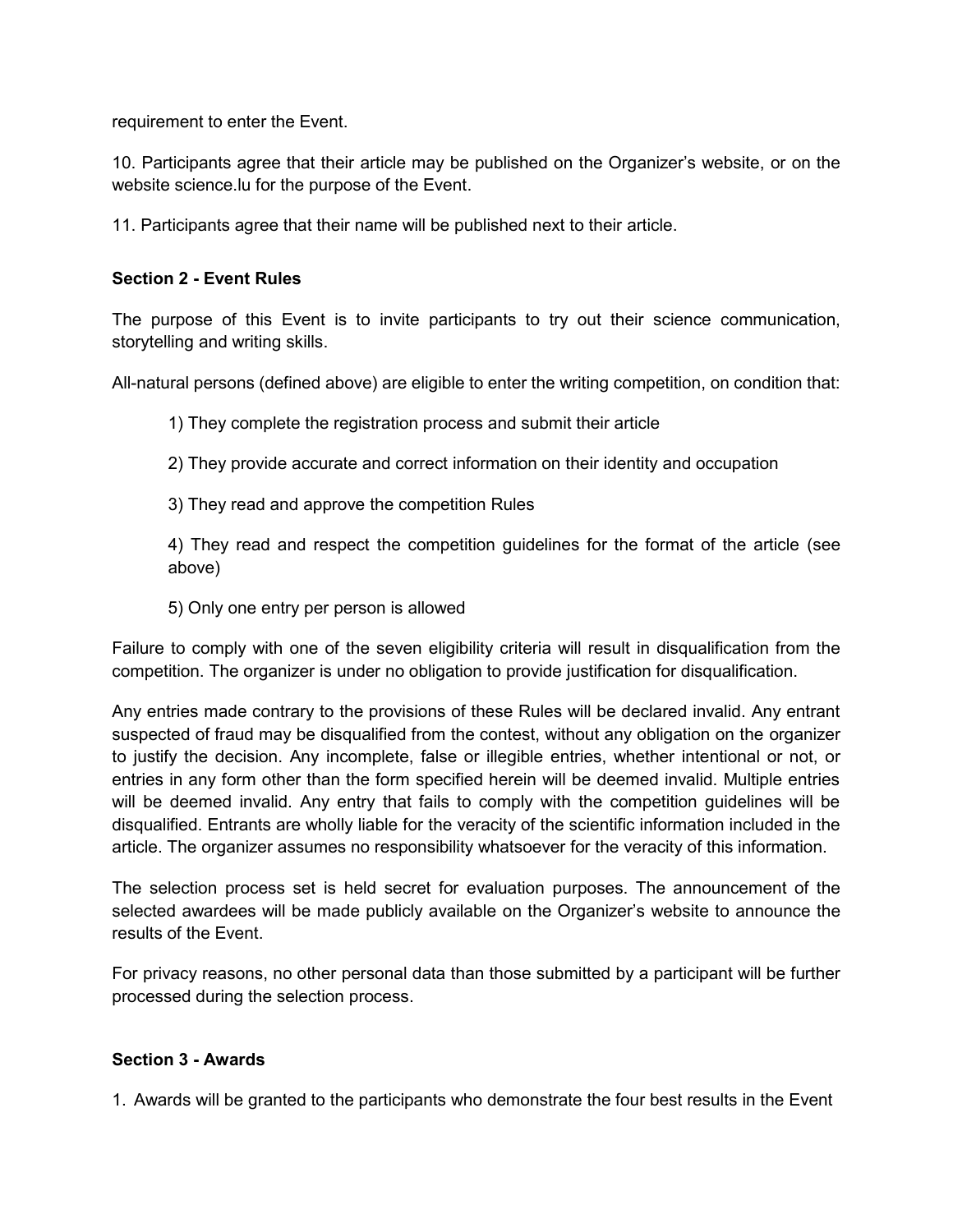2. The prizes will be granted as follows:

a. First and second prize: a place in a media training organized by the FNR plus 500 $\epsilon$  in prize money and publication of the winning article on science.lu after redigation

- b. Third prize: 250€ in prize money
- c. Fourth prize: 125€ in prize money
- 3. Prize winners will be notified in the manner and within the time specified on the Event website. Event winners will be notified by e-mail, and the results of the Event will be simultaneously announced publicly.
- 4. Claims for the prizes must be made in the manner and within the time communicated in the correspondence as specified above. Failure to claim a prize within the time or in the manner specified may result in disqualification.
- 5. We reserve the right, in our absolute discretion, to request a proof of identity in the form of your passport or driving license.
- 6. Prizes are awarded at our discretion and prizes may be withheld in the event of improper actions by or on behalf of any Participant.
- 7. The prize is non-exchangeable, non-transferable and no cash alternative is offered.

## **Section 4 – Intellectual Property Rights**

- 1. For the avoidance of doubt, all rights in the name, logo and title of the Event and the format rights for the Event will vest exclusively and respectively in the Organizer for its own use (in their absolute discretion).
- 2. You hereby warrant that the information that you submit and/or distribute will not infringe the intellectual property, privacy or any other rights of any third party, and will not contain anything, which is libelous, defamatory, obscene, indecent, harassing or threatening and shall indemnify for (but without limitation to) any loss, damage or liability arising in connection therewith. If relevant, we reserve the right, but not the obligation (and without limiting our rights under your warranty and indemnity above), to screen, filter and/or monitor information provided by you and to edit, refuse to distribute or remove the same.
- 3. The Participant owns the copyright to its competition entry as its author.
- 4. The Participant undertakes and guarantees that his article does not plagiarize the work of another person, in whole or in part. The Participant commits to respect the copyright of third parties and to cite any author if he uses a quotation.
- 5. The Participant undertakes and guarantees that his article does not reproduce a previously published work by the individual, in whole or in part.
- 6. By submitting an entry to the Competition, the Participant gives the Organizer a permission for his entry to be published on the Organizer's website and/or on science.lu, and grant the Organizer a non-exclusive, royalty-free, worldwide license to republish its competition entry and its article in electronic format and hard copy for purposes connected with the Competition. This license concerns in particular the right to use, display, publish, transmit, copy, edit, alter, store, re-format of the article of the Participant.
- 7. By entering the contest and without entitlement to compensation of any kind, the winner authorises the use of his or her name for publicity and press releases on the contest, which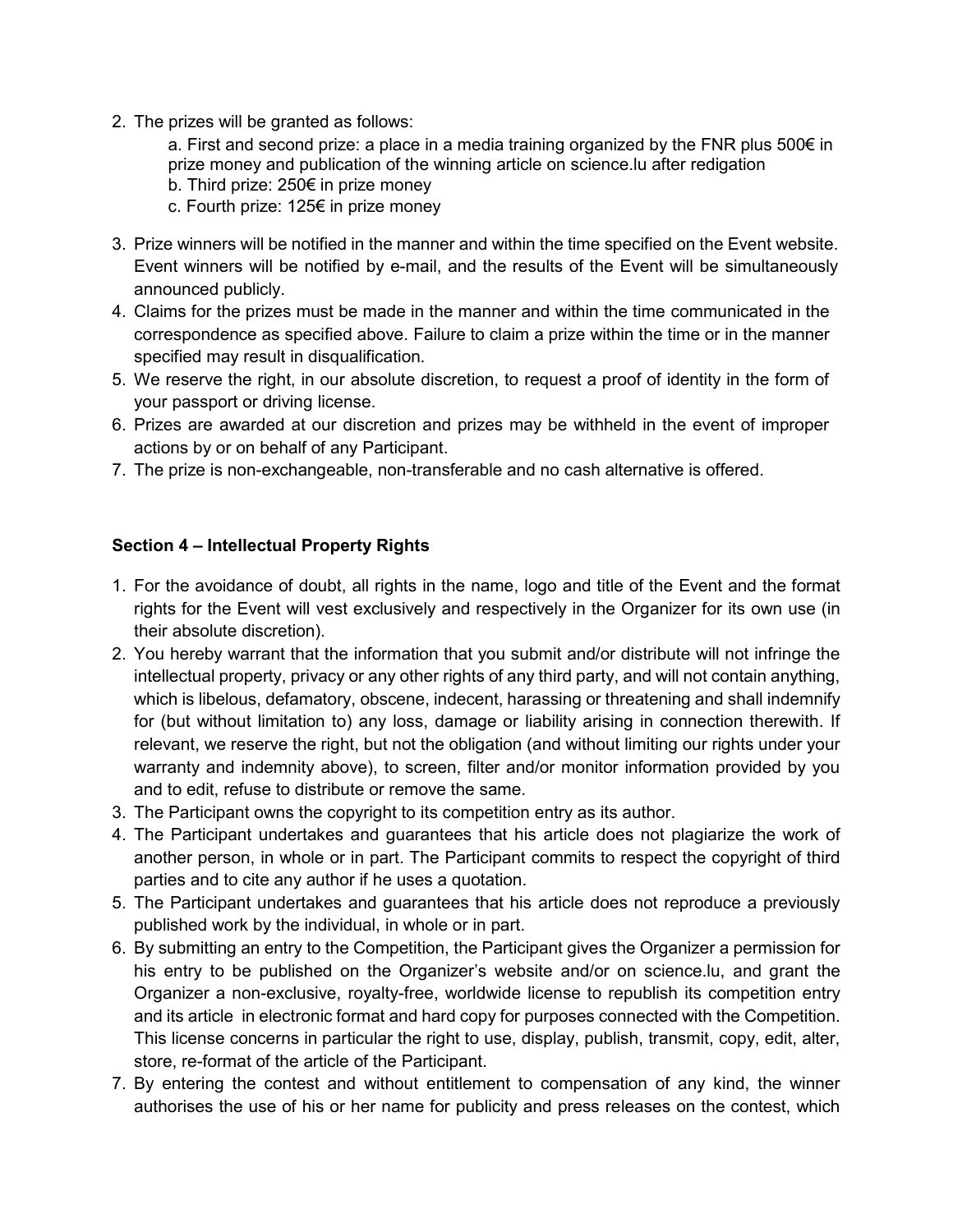may be published by the University of Luxembourg and/or the science.lu website.

## **Section 5 – Confidentiality**

- 1. You undertake not at any time to disclose, reveal, communicate or otherwise make public any confidential information relating to the Organizers, their businesses, personnel, contractors, agents or officers to anyone.
- 2. The Participant acknowledges and undertakes not to disclose any confidential information owned by his employer, or that may affect his work within his employing organization.
- 3. The Participants undertakes that his employment contract will not be affected by his participation in this competition.

## **Section 6 – Data Protection and Publicity**

- 1. The Organizer will process personal data of the participants for the purpose of registration and participation to the Event which includes the prize winner notification. Personal data processed will be name and email address. The legal basis is your consent in accordance with article 6.1 a). General Data Protection Regulation 2016/679 (hereafter GDPR). The Organizer will process your personal data in accordance with their privacy and data protection policies available on the respective website of their institution. For more information about the University **privacy** privacy **privacy privacy privacy privacy privacy privacy** [https://wwwfr.uni.lu/universite/data\\_protection/data\\_protection\\_policy\\_and\\_faq](https://wwwfr.uni.lu/universite/data_protection/data_protection_policy_and_faq)
- 2. Personal data relating to participants will not be disclosed to third parties.
- 3. The Organizer undertakes to preserve the confidentiality and integrity of the Personal data and implement the technical and organizational measures to protect it as required by Article 32 EU General Data Protection Regulation.
- 4. The personal data will be kept for a determinable period until the Event will be organized due to the pandemic period which means that the personal data will be kept as long as the Participants will be contacted by the organizer for their performance related to the Event.
- 5. According to the GDPR, you benefit notably from the following rights: right to be informed, right to access to your personal data, right to rectification, right to erasure, right to restrict the scope of the processing, right to object, right to data portability, right to lodge a complaint. The University provides further information on its website page: [https://wwwen.uni.lu/university/data\\_protection/your\\_rights.](https://wwwen.uni.lu/university/data_protection/your_rights)
- 6. In practice, you can exercise your rights by contacting University's DPO by sending a request per email at dpo@uni.lu.
- 7. If you consider that the Processing of Personal Data relating to you infringes the GDPR, you will have the right – without prejudice to any other administrative or judicial remedy – to lodge a complaint with a supervisory authority, in particular in the Member State of your habitual residence, place of work or place of the alleged infringement.
- 8. In Luxembourg, the competent authority is the Commission Nationale pour la Protection des Données (CNPD). Further information is provided on [http://www.cnpd.lu.](http://www.cnpd.lu/)